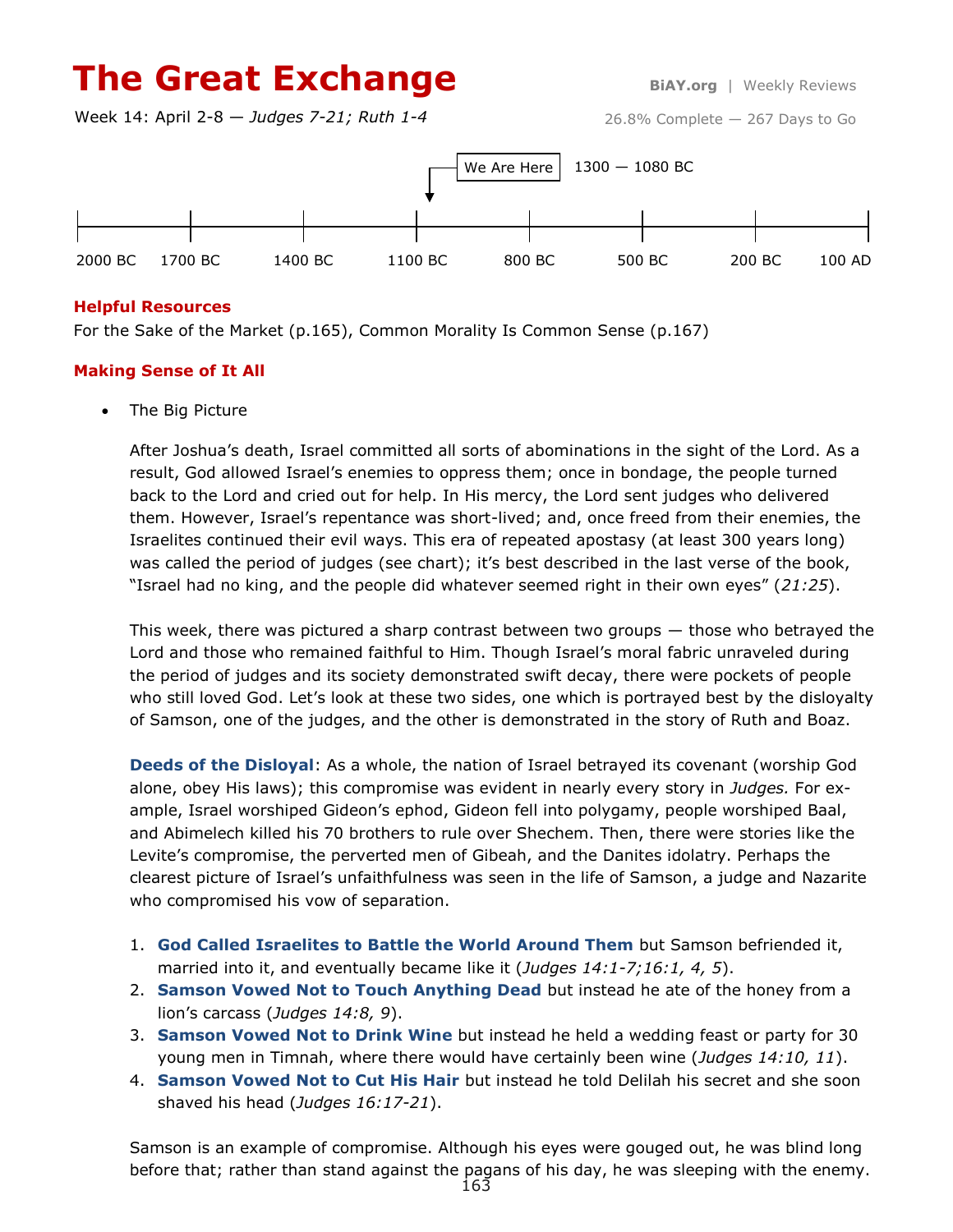**The Life of the Loyal**: In sharp contrast to this wayward period of judges were three loyal followers of God — Naomi, Ruth, and Boaz. Ruth was noted for the quality of faithfulness; she remained loyal to Naomi after the death of her husband, she left her homeland to live in Israel among strangers, she was unselfish, she agreed to marry Boaz, and finally "she was more help to Naomi than seven sons." Likewise, Boaz honored the laws of God, when it seemed everyone else had forsaken them. He was still taking care of the poor and widowed, and he agreed to fulfill his duty as the "kinsman redeemer." As a result of the faithfulness of Ruth and Boaz, God blessed them with a place in the lineage of King David (*Ruth 4:18-22*) and the Messiah. *A life of faithfulness is blessed, while the lives of compromisers are ruined.*

- Prophetic Passages
	- 1. **Jotham's Parable** (*Judges 9:7-21*): Jotham, the son of Gideon, predicted the dishonorable reign of Abimelech, who was destroyed with the people of Shechem (*9:22-57*).
	- 2. **Prophecy of Boaz** (*Ruth 4:11-15*): To congratulate and honor Boaz for redeeming Ruth and Naomi, the leaders of the city evoke God's blessings on him, to make him famous in Bethlehem; little did they know that he was a forefather of King David and the Messiah.
- Pictures of Christ
	- 1. **Angel of the Lord**: The Lord's Angel, a pre-incarnate role of Christ, appeared in the Old Testament, this time to Gideon and Samson's parents (*Judges 6:11-24;13:2-22*).
	- 2. **Boaz, the Kinsman Redeemer** (*Ruth 2:20;3:9, 12;4:1, 3, 6, 8, 14*): In the Old Testament, a close relative could redeem a family member sold into slavery, land which needed to be sold under economic duress, and/or the family name by virtue of marriage. Thus, in the story of Ruth, Boaz is a picture of Christ, our Kinsman Redeemer, who redeemed those who were enslaved to sin, who regained all that was lost in the Fall, and who restored all who had been alienated from God (*Rom 6:17, 18*).
- Personal Application
	- 1. **The Great Exchange**: Like Samson, we so often compromise our commitment to God by seeking worldly pleasures. "The grass is greener on the other side," or so Satan would like us to think; but never is the situation any better, only the illusion that it is. After being deceived by Satan's wiles, we will forever regret how we mar our relationship with God. It is what I call the "great exchange." Read the poem that follows this review.
	- 2. **A Life of Loyalty**: Although it may be the harder road and the one less traveled, it is the path to God's blessing. If you can stay clear of the minefield that Satan has set for you and remain loyal to the Lord, you will reap a life of fruitfulness and faithfulness. When it's all said and done and life is but a memory, how do you want to remember your life — *as one of compromise or commitment?* It's your choice.

#### **The Bottom Line**

We often *exchange* that which is *invaluable* for that which is *valueless*.

#### **Questions to Consider**

- 1. Summarize the meaning behind the poem you read. Do you see yourself in the story?
- 2. How can we avoid this man's failure? How should our end reward determine our journey?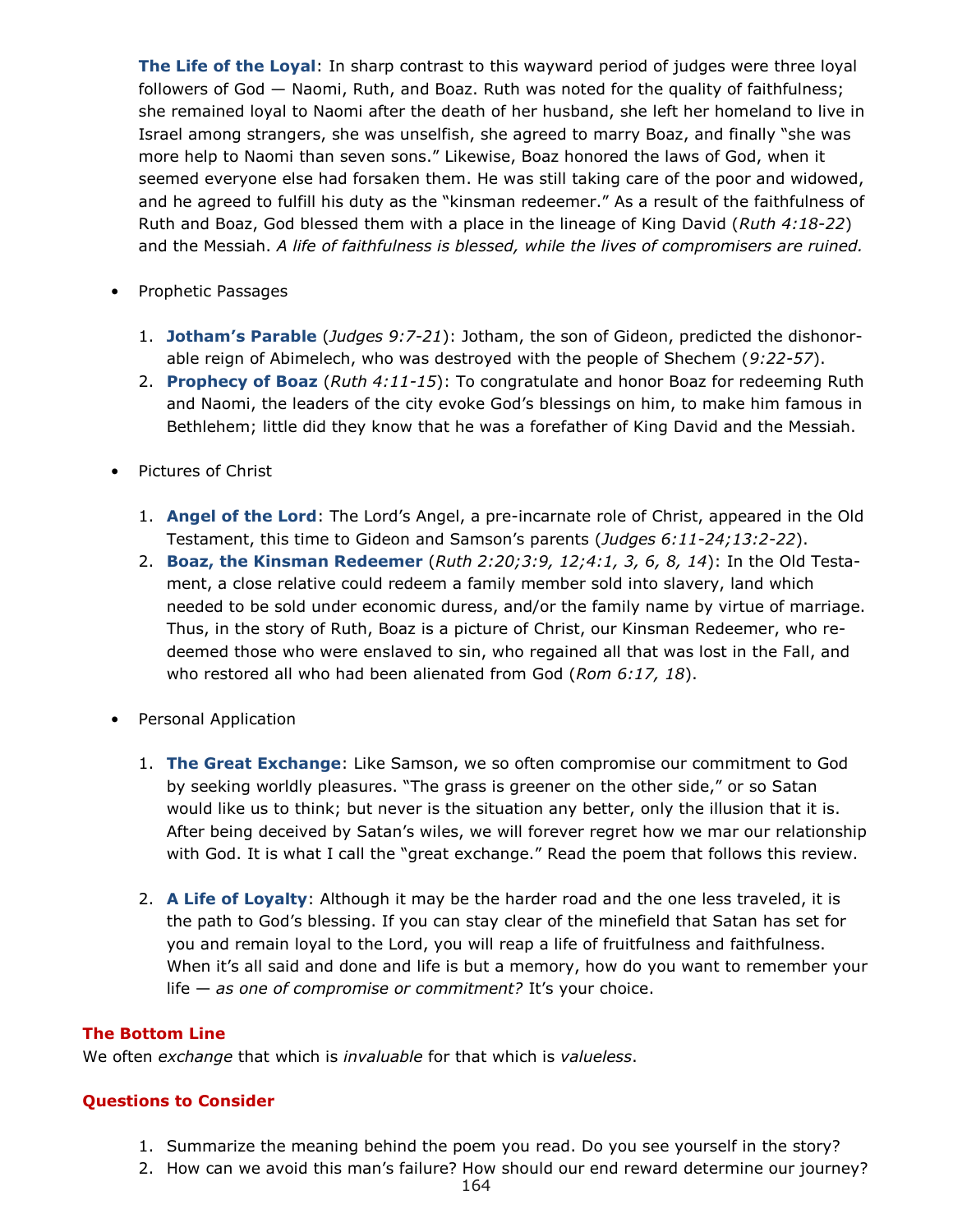# **For the Sake of the Market** BiAY.org | Aaron Ferguson

A man walked into town one day With something plain in sight  $-$ Upon his breast a necklace lay And sparkled in the light.

This piece had been a keepsake now For almost twenty years; The thought that thieves might snatch somehow So fed his utmost fears.

A cross it was, with precious stones, Four to be precise. 'Twas worth much more than all he owns; He'd sell for ne'er a price.

'Twas long ago his Father gave This cross to him at birth, And ever since, he's set to save This gift for all it's worth.

He'd never seen the market place; He'd always stayed at home, And, thus, he trusted ev'ry face Wherever he would roam.

So strode he, then, into that town To market on that day, And there his doom by what he found And price he chose to pay.

For ran he into merchants there Who lied with ev'ry word; And all who saw his necklace stared And vied, then, to be heard.

The simple man was much amazed At what he heard and saw, As every vendor's voice was raised And goods were viewed in awe.

At first he set out faithfully To never touch his prize, But now he saw so painfully The wares before his eyes.

And soon it was his heart grew faint From what he first had vowed, And now the world would ever taint What he had ne'er allowed.

A certain seller hooked his ear With words that pierced him deep, And told him all he wished to hear, Of dreams he wished to keep.

He said, "No money have ye, gent? Come 'ere, why that's alright. For many have my money spent, Bought everything in sight!

"Ah, let's see now what you bring To trade for money's bliss. For nothing makes your heart so sing Like buying that and this.

"Now I see you have a necklace; Those stones they look quite nice. And to feed your every purpose, One stone would be your price."

He pondered there for one quick blink; His mind had not been made. "A stone for goods is fair I think," So quickly, then, he paid.

He took his coins and wandered off Into the merchants' lair, While all the wiles were whispered soft' And robbed him straight and fair.